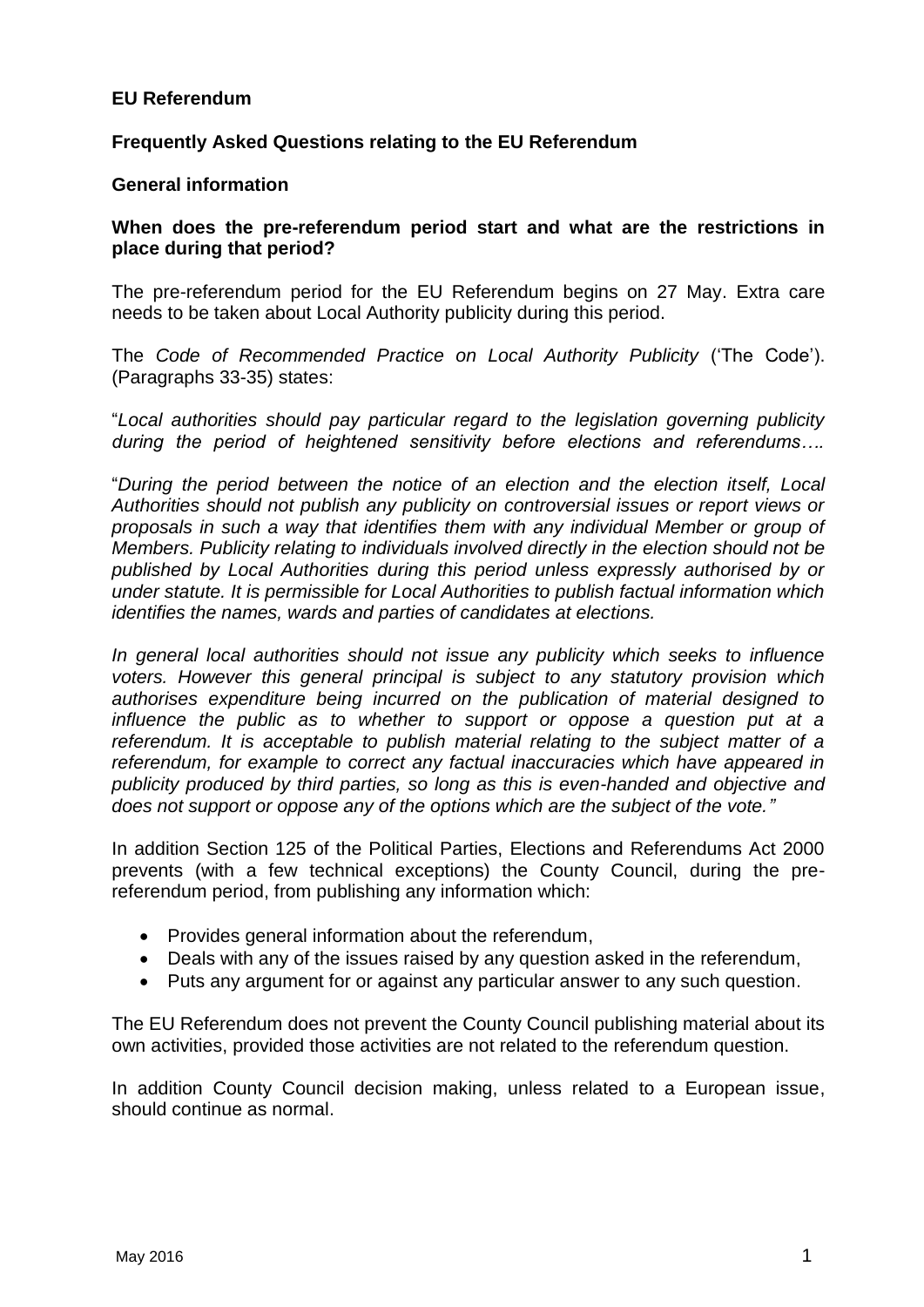## **Information for existing County Council Members**

**I am a County Council Member and I will be active during the EU referendum campaign. Can I use my County Council e-mail address and the equipment supplied to me by the County Council, e.g. my laptop and my mobile phone, in the campaign?** 

No, the County Council's Code of Conduct for Members states that you must ensure that:

*When using or authorising the use by others of the resources of the County Council that such resources are not used improperly for political purposes.* 

The County Council's Protocol for Member/Officer relations states that:

*The only basis on which the County Council can lawfully provide support services (e.g. stationery, typing, printing, photocopying, transport, etc) to Members is to assist them in discharging their role as Members of the County Council. Such support services must therefore, only be used on County Council business. They should never be used in connection with party political or campaigning activity, or for private purposes.*

*It is acknowledged however, that certain equipment provided, such as personal computers and mobile phones can be put to ancillary personal use by Members, provided that such use incurs no cost to the County Council. Any such equipment provided by the County Council, such as personal computers, must however only be*  used in accordance with any County Council policies which apply at the time. *Furthermore, the Member will be fully responsible for the use or misuse of the equipment, including any use or misuse by anyone to whom the Member has given access to the equipment.* 

So while your email address and the resources of the County Council can be used for ancillary personal use, they **cannot** be used in connection with any party political or campaigning activity. For example, the following would be contrary to the Code of Conduct and the Protocol for Member/Officer relations:

- Quoting a County Council e-mail address in party political publicity material
- Printing political information/e-mails/attachments on paper supplied by the County Council
- Making photocopies of party political literature using paper or photocopiers supplied by the County Council
- Using a County Council fax machine to transmit party political material
- Using County Council provided IT equipment including computers, telephones or mobile devices to conduct party political business (including posting party political material on blogs or making party political tweets)
- Use of the Members' individual web pages for party political material.

Members may continue to use those resources which relate to their day-to-day business as local Members, including their County Council e-mail address.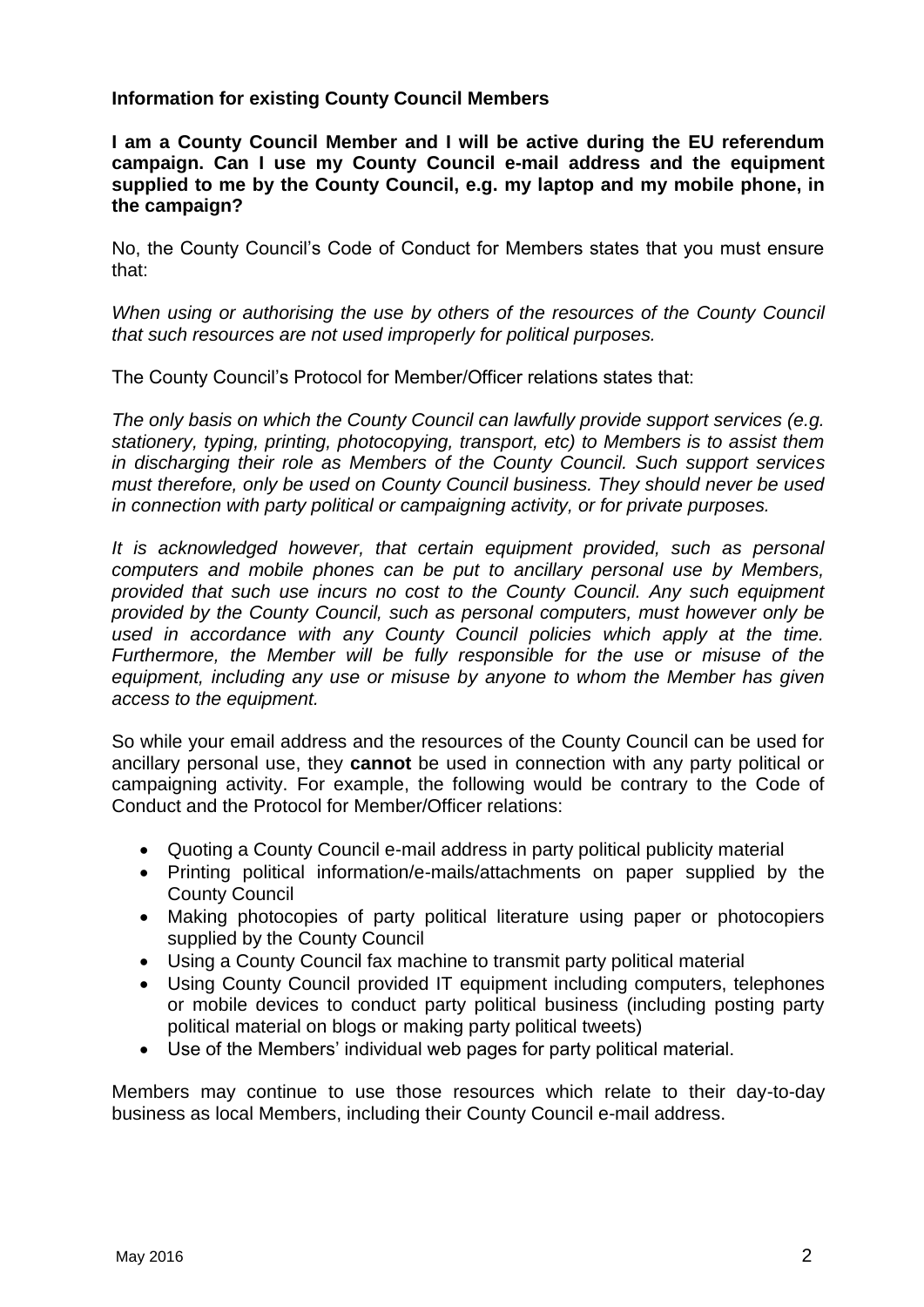## **I am a County Councillor and an event relating to the referendum has been organised at a school in my division during the pre-referendum period. Can I attend?**

Yes you can attend, but, there can be no County Council publicity relating to your attendance, nor should you seek to have any picture taken with children at the school or with County Council employees, which may be distributed by other media outlets.

#### **Can County Council meeting rooms and other public meeting rooms be used to hold public meetings as part of the referendum campaign?**

Persons authorised by the official Leave and Remain campaigns are entitled to use rooms in school premises and other publicly maintainable meeting rooms, free of charge to hold public meetings at reasonable times of the day. This right applies during the period between 27 May and the day of the referendum itself.

The obligation to provide rooms in schools falls on the County Council as the Local Education Authority and is an obligation to provide a suitable room in a maintained school (i.e. not academies and free schools). The right to use rooms in schools does not authorise any interference with the hours during which a school is used for educational purposes and as with publically maintainable meeting rooms it does not override the prior letting of a meeting room.

Details of available publically maintainable meeting rooms can be obtained from the Electoral Registration Officers at the relevant District or Borough Councils for the area.

Candidates interested in using rooms in schools should contact Richard Vaughan in the Children's Services Department at Hampshire County Council in the first instance, tel no: 01962 846683 or email: richard.vaughan@hants.gov.uk.

No hire charges can be made for the use of rooms, but candidates must pay for the expenses of the meeting, such as heating, lighting and cleaning and for any damage to the premises.

## **As a County Councillor, can I speak to the media or appear in an interview during the pre-referendum period.**

Yes you can. The publicity restrictions apply to communications activity originating from the County Council, and which are produced and distributed by officers and funded from the public purse. However, if you are taking part in an interview or speaking to the media in your official capacity as a County Councillor representing the County Council , there should be no publicity which seeks to influence voters, material which promotes or opposes a particular point of view around EU membership, or which could be open to challenge on the grounds of bias towards one particular point of view.

Individual Members remain free to engage with the media directly, in their own capacity, on local or party political matters during the pre-referendum period. However, this activity cannot be facilitated by the County Council or using County Council resources.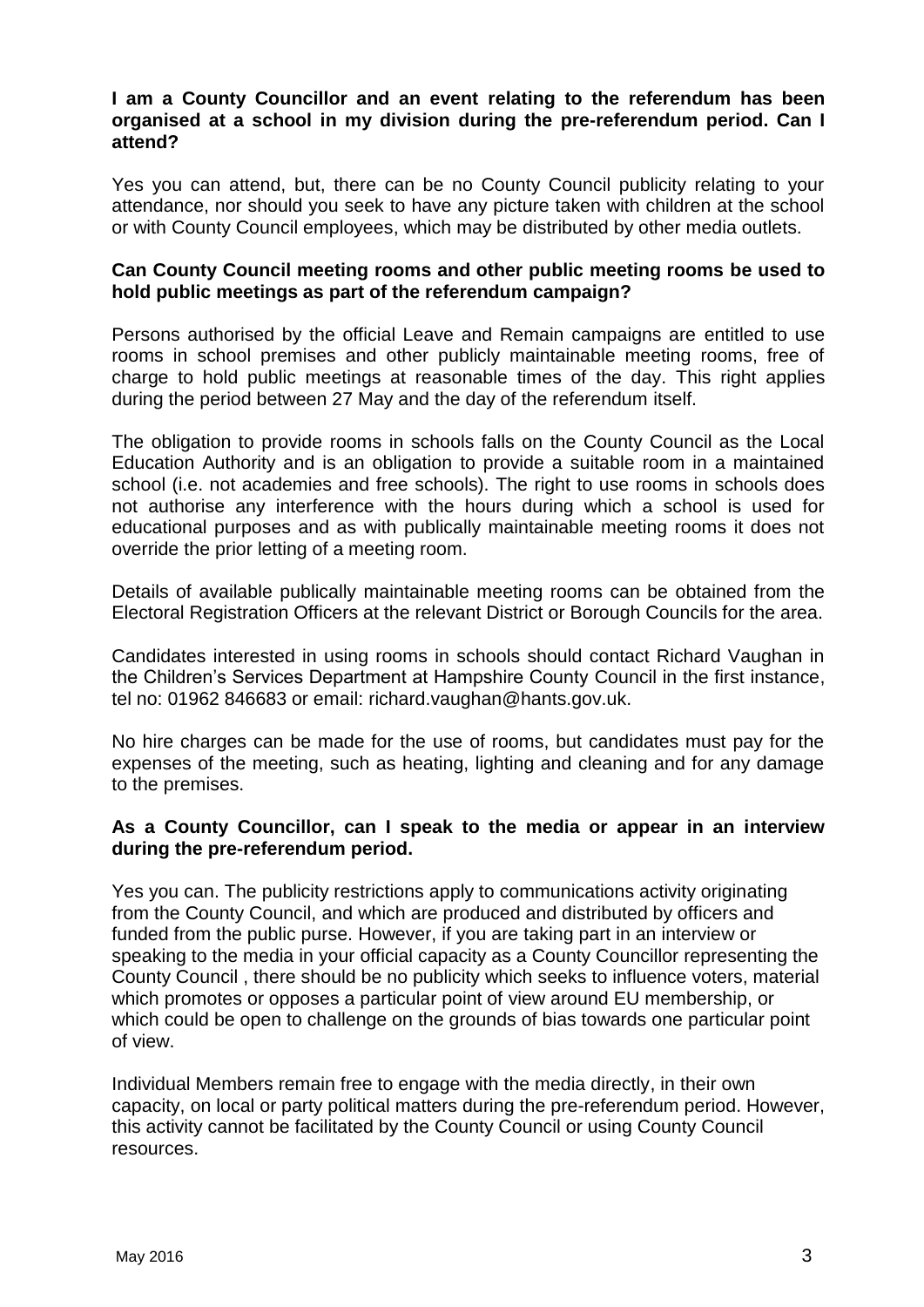The Code of Conduct only applies to officers and Members and does not cover the media. It is anticipated that the media will seek alternative viewpoints and would be concerned about whether any claims that a political candidate made in the run-up to the election were true or exaggerated. There is no similar printed code for newspapers or broadcasters, although the BBC is required under the terms of its charter to ensure political issues are covered with accuracy and impartiality.

# **As a campaigner in the referendum, I like a photograph that was taken by the County Council and would like to use it in my local newsletter. Is that ok?**

No, the County Council's Code of Conduct for Members states that they must *ensure that when using or authorising the use by others of the resources of the County Council, that such resources are not used improperly for political purposes.* 

Before any requests for County Council photographs are agreed, enquiries are made as to their proposed use, and an appropriate restriction on their use is imposed if the request is agreed, to ensure they are not used for political purposes.

## **I am a Member of the County Council and I've been invited to sit on a panel at a public meeting that has been organised by a referendum campaign group during the pre-referendum period. Can I attend?**

There is nothing to prevent a Councillor attending a public meeting organised by a third party during the pre-referendum period. However, the County Council will not promote the event in any way or your attendance / role at the event.

## **I am a campaigner in the referendum. Can I put campaign signs or posters on roadside verges?**

No. Any political signs or posters on the public highway are illegal and the County Council will remove them when it becomes aware of their presence on the highway. The offending political party may be charged for the removal.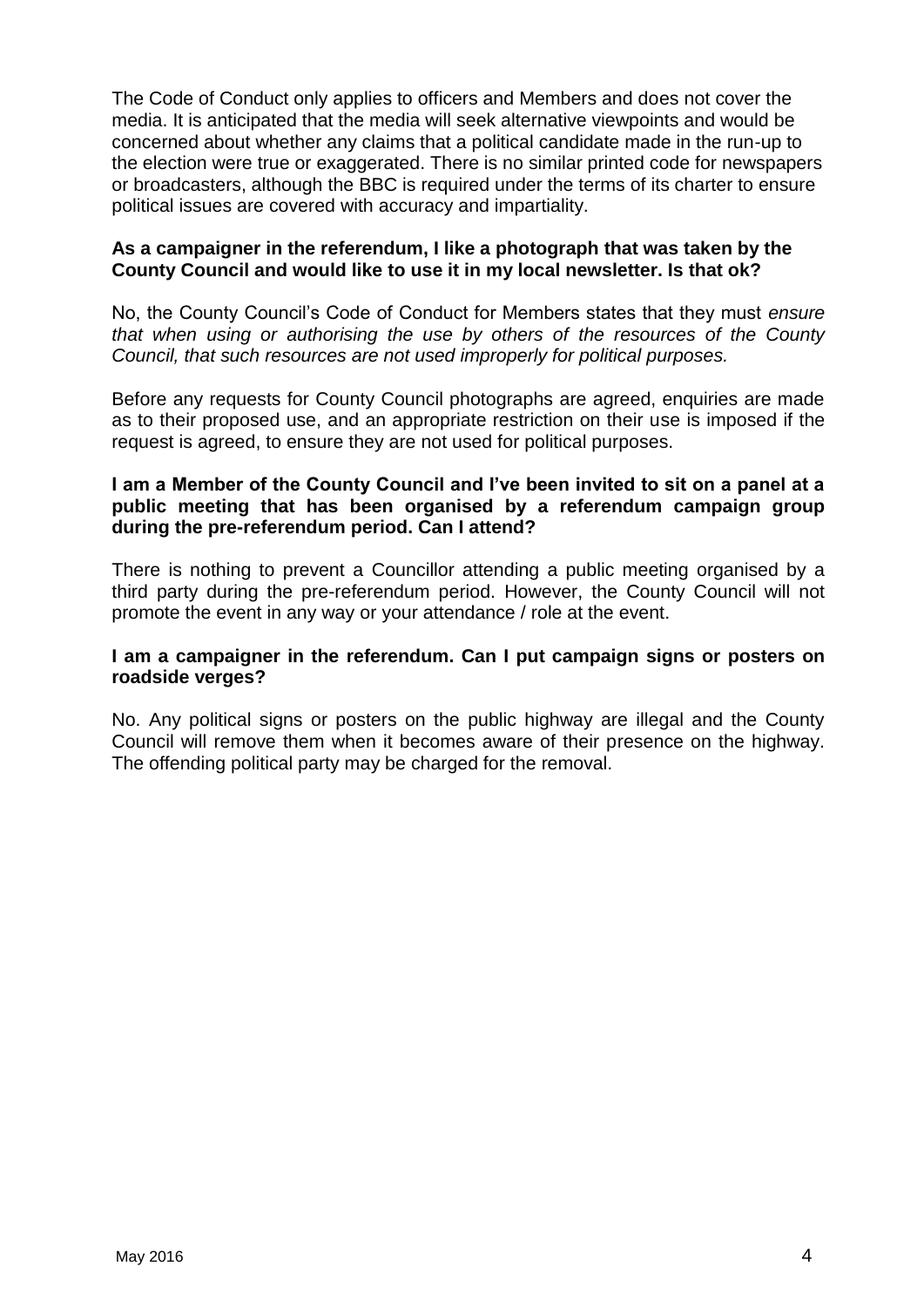# **Information for County Council staff**

#### **Can Hampshire County Council events, exhibitions or open days etc. continue to be promoted during the pre-referendum period?**

Yes, although care should be taken to make sure that the event does not to relate to the subject matter of the referendum, or topics/issues relating to the referendum debate.

#### **I am the Manager of a County Council-run care home/school and a Government Minister/Shadow Minister/campaigner wants to visit us during the prereferendum period. Can they be allowed to do so?**

Yes, although care must be taken to give representatives of all groups equal opportunities. There can be no County Council publicity relating to the visit. The County Council should avoid helping or endorsing any point of view in relation to the referendum, or being seen to attempt to influence the way people might vote. Particular care should be taken to ensure that no photographs of children are taken by third parties for publication in a political context.

#### **A campaigner in the referendum wants to carry out a photo shoot at our school/care home or any other County Council facility. Can I agree to this?**

No. The general presumption here is that during the pre-referendum period the County Council must not be seen to be helping or endorsing any particular candidate or political party through the use of County Council resources. Therefore, political publicity events should not take place at County Council-run venues.

#### **I am employed by the County Council and I've been asked to appear in a photograph/be interviewed in a video for a referendum campaign group. Can I do so?**

Not in your capacity as an employee of the County Council. During the pre-referendum period, requests to assist with publicity in this way should be avoided as it could imply that the County Council was supporting a group or attempting to influence voters. However, provided you are not employed in a politically restricted post (see further guidance below) you could appear in a personal capacity.

## **Is my post politically restricted, and if it is what does this mean for me?**

Officers who are in a politically restricted post should have been notified of the restrictions which apply. If you are unsure if you are in a politically restricted post please see the guidance below or contact the Monitoring Officer.

The following posts are politically restricted:

- the Head of Paid Service
- statutory Chief Officers
- non-statutory Chief Officers
- deputy Chief Officers
- the Monitoring Officer